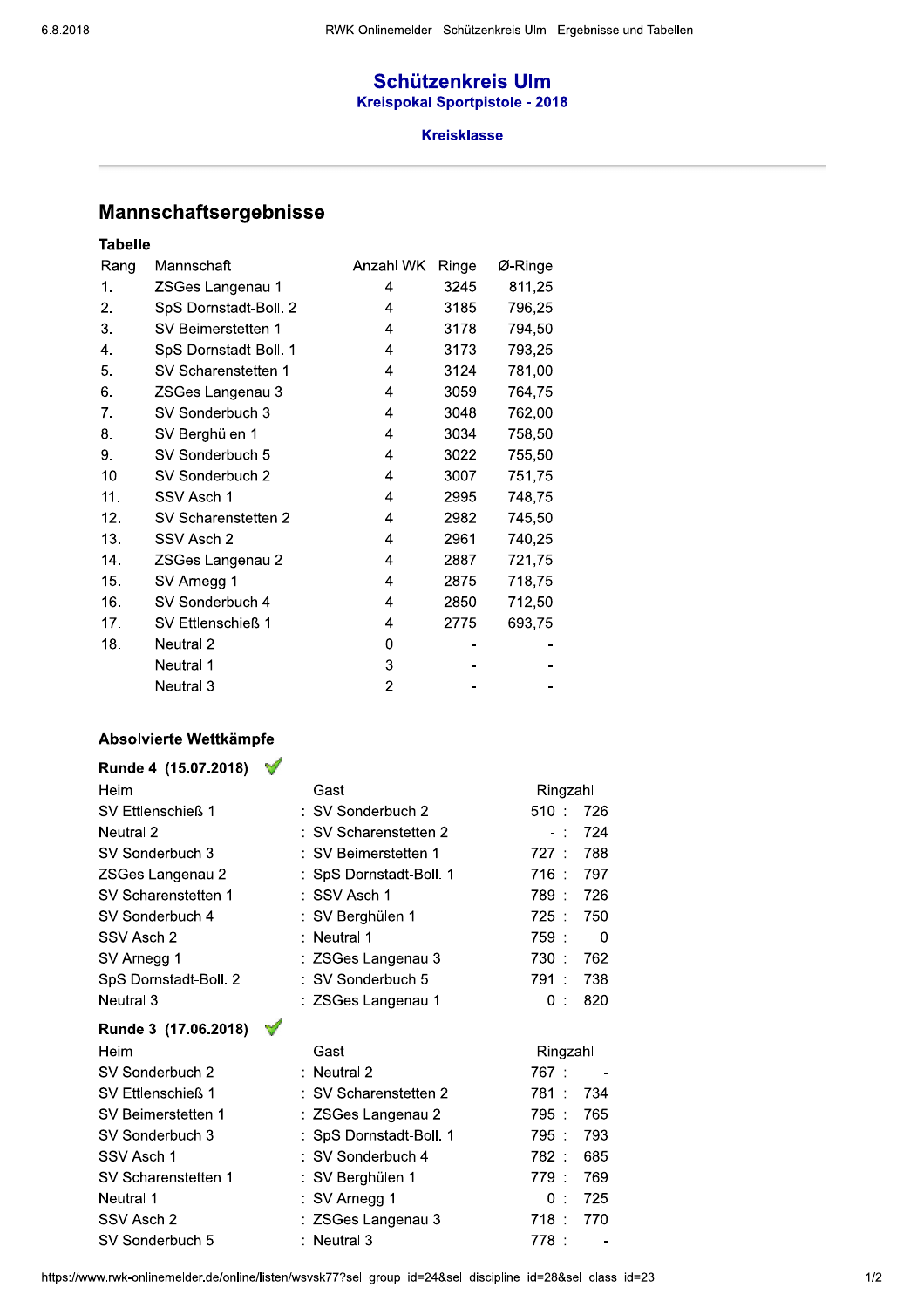RWK-Onlinemelder - Schützenkreis Ulm - Ergebnisse und Tabellen

| SpS Dornstadt-Boll. 2                 | : ZSGes Langenau 1      | 793.<br>799                      |
|---------------------------------------|-------------------------|----------------------------------|
| $\mathscr{A}$<br>Runde 2 (20.05.2018) |                         |                                  |
| Heim                                  | Gast                    | Ringzahl                         |
| SV Scharenstetten 2                   | : SV Sonderbuch 2       | 779 :<br>761                     |
| Neutral 2                             | : SV Ettlenschieß 1     | 748<br>$\sim$<br>$\blacksquare$  |
| SpS Dornstadt-Boll. 1                 | : SV Beimerstetten 1    | 797<br>786 :                     |
| ZSGes Langenau 2                      | : SV Sonderbuch 3       | 677:<br>756                      |
| SV Berghülen 1                        | : SSV Asch 1            | 767 :<br>740                     |
| SV Sonderbuch 4                       | : SV Scharenstetten 1   | 723.<br>792                      |
| ZSGes Langenau 3                      | : Neutral 1             | 758:                             |
| SV Arnegg 1                           | : SSV Asch 2            | 713: 716                         |
| ZSGes Langenau 1                      | : SV Sonderbuch 5       | $804$ :<br>763                   |
| Neutral 3                             | : SpS Dornstadt-Boll. 2 | 815<br>$-1$                      |
|                                       |                         |                                  |
| Runde 1 (22.04.2018)                  |                         |                                  |
| Heim                                  | Gast                    | Ringzahl                         |
| SV Sonderbuch 2                       | : SV Ettlenschieß 1     | 753:<br>736                      |
| SV Scharenstetten 2                   | $:$ Neutral 2           | 745:<br>$\overline{\phantom{a}}$ |
| SV Beimerstetten 1                    | : SV Sonderbuch 3       | 798.<br>- 770                    |
| SpS Dornstadt-Boll. 1                 | : ZSGes Langenau 2      | 729<br>797 :                     |
| SSV Asch 1                            | : SV Scharenstetten 1   | 764<br>747:                      |
| SV Berghülen 1                        | : SV Sonderbuch 4       | 748:<br>717                      |
| Neutral 1                             | : SSV Asch 2            | 768<br>0:                        |
| ZSGes Langenau 3                      | : SV Arnegg 1           | 769:<br>707                      |
| SV Sonderbuch 5                       | : SpS Dornstadt-Boll. 2 | 743:<br>786                      |

© RWK-Onlinemelder 2018

Datum: 06.08.2018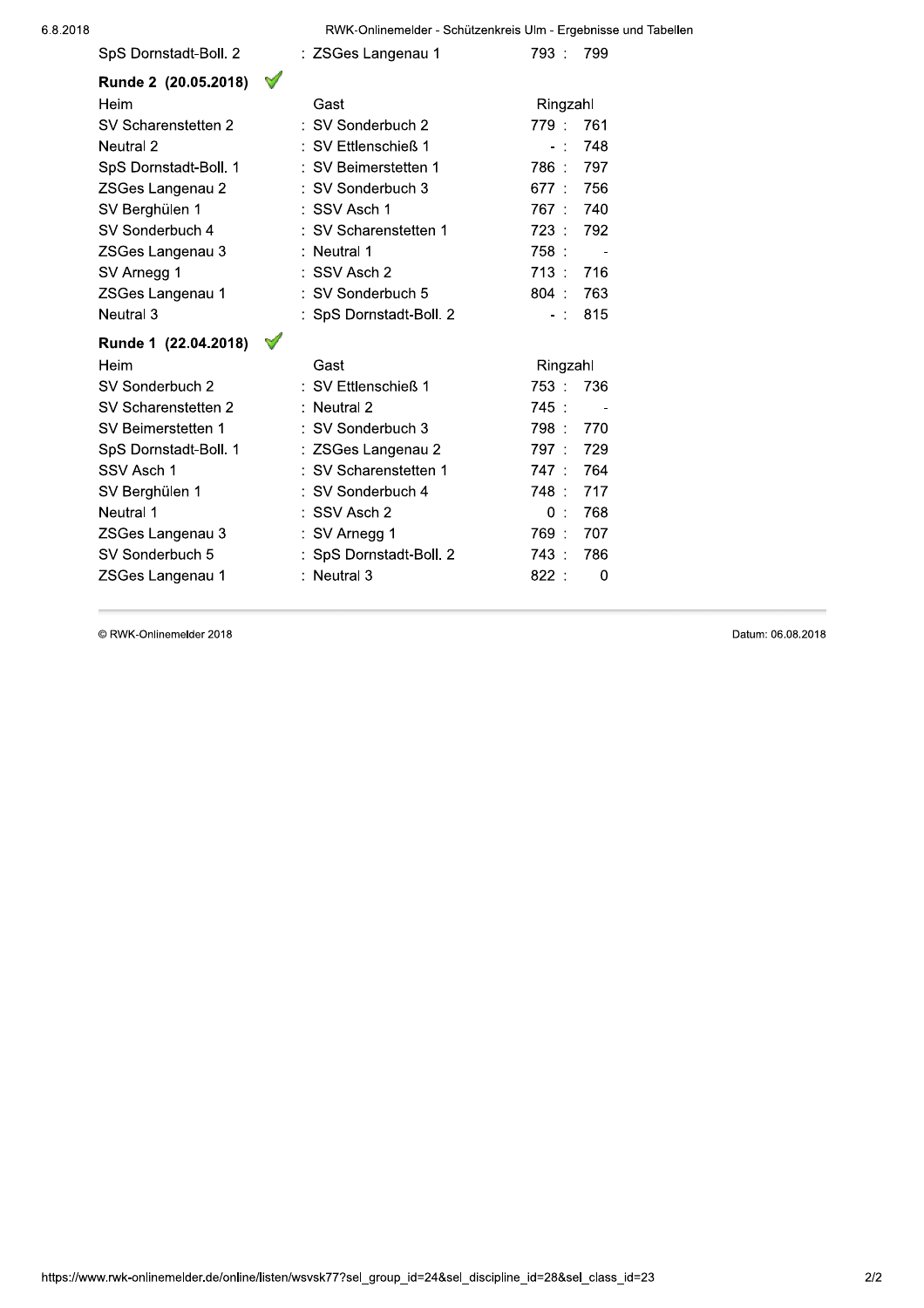## **Schützenkreis Ulm Kreispokal Sportpistole - 2018**

# Einzelwertung - Kreisklasse

(Mindestrunden)

## **O** Herrenklasse I

| Platz | Name                        | Verein                | Gesamt | Ø-Ringe | 1                            | $\overline{2}$ | 3   | 4   |
|-------|-----------------------------|-----------------------|--------|---------|------------------------------|----------------|-----|-----|
| 1.    | Uwe Schuster                | SV Arnegg 1           | 1092   | 273,00  | 276                          | 271            | 271 | 274 |
| 2.    | <b>Florian Wamsler</b>      | SV Arnegg 1           | 1086   | 271,50  | 277                          | 275            | 270 | 264 |
| 3.    | <b>Lukas Valerian Esser</b> | SpS Dornstadt-Boll. 2 | 1078   | 269,50  | 267                          | 282            | 256 | 273 |
| 4.    | Lukas Banzhaf               | SpS Dornstadt-Boll. 2 | 1075   | 268,75  | 265                          | 270            | 282 | 258 |
| 5.    | Manfred Schöll              | SV Berghülen 1        | 1070   | 267,50  | 254                          | 273            | 271 | 272 |
| 6.    | Andreas Pfluger             | SV Beimerstetten 1    | 1048   | 262,00  | 258                          | 257            | 265 | 268 |
| 7.    | <b>Ralf Doubek</b>          | ZSGes Langenau 1      | 1038   | 259,50  | 263                          | 254            | 268 | 253 |
| 8.    | Philipp Stegmüller          | SV Sonderbuch 5       | 1030   | 257,50  | 262                          | 257            | 262 | 249 |
| 9.    | Steffen Leipolt             | SpS Dornstadt-Boll. 2 | 1028   | 257,00  | 254                          | 263            | 251 | 260 |
| 10.   | Luca Sigloch                | SV Sonderbuch 5       | 999    | 249,75  | 246                          | 247            | 266 | 240 |
| 11.   | <b>Tobias Brugger</b>       | SV Sonderbuch 5       | 993    | 248,25  | 235                          | 259            | 250 | 249 |
| 12.   | Manuel Scheible             | SV Ettlenschieß 1     | 986    | 246,50  | 242                          | 243            | 254 | 247 |
| 13.   | Matthias Längerer           | SSV Asch 1            | 967    | 241,75  | 260                          | 220            | 260 | 227 |
| 14.   | Florian Hummel              | SV Scharenstetten 1   | 964    | 241,00  | 232                          | 235            | 251 | 246 |
| 15.   | Stephan Bühlmaier           | ZSGes Langenau 2      | 959    | 239,75  | 235                          | 239            | 259 | 226 |
| 16.   | <b>Rolf Scheible</b>        | SV Scharenstetten 1   | 948    | 237,00  | 244                          | 220            | 236 | 248 |
| 17.   | Roy Gröschel                | SV Berghülen 1        | 934    | 233,50  | 246                          | 214            | 235 | 239 |
| 18.   | Holger Wörz                 | SV Beimerstetten 1    | 922    | 230,50  | 218                          | 243            | 230 | 231 |
| 19.   | Daniel Scheck               | SSV Asch 2            | 856    | 214,00  | 211                          | 207            | 221 | 217 |
| 20.   | Philipp Pfetsch             | SV Sonderbuch 5       | 832    | 208,00  | 205                          | 208            | 235 | 184 |
| 21.   | Tobias Lohrmann             | ZSGes Langenau 2      | 805    | 201,25  | 206                          | 201            | 184 | 214 |
| 22.   | Markus Braig                | ZSGes Langenau 2      | 787    | 262,33  | 260                          | $\blacksquare$ | 269 | 258 |
| 23.   | <b>Ralf Schwer</b>          | SpS Dornstadt-Boll. 2 | 743    | 247,67  | 239                          | 249            | 255 |     |
| 24.   | Johny Erb                   | SV Scharenstetten 2   | 723    | 180,75  | 193                          | 166            | 182 | 182 |
| 25.   | <b>Maximilian Erhardt</b>   | SV Scharenstetten 1   | 676    | 225,33  | 208                          | $\blacksquare$ | 235 | 233 |
| 26.   | Hans-Ernst Kirsamer         | SSV Asch 2            | 389    | 194,50  | 180                          |                |     | 209 |
| 27.   | Markus Uidl                 | SV Ettlenschieß 1     | 244    | 244,00  |                              | 244            |     |     |
|       | <b>O</b> Herrenklasse II    |                       |        |         |                              |                |     |     |
| Platz | Name                        | Verein                | Gesamt | Ø-Ringe | 1                            | 2              | 3   | 4   |
| 1.    | Klaus Valtingojer           | ZSGes Langenau 1      | 1098   | 274,50  | 287                          | 274            | 260 | 277 |
| 2.    | Guido Mühlmeier             | SV Beimerstetten 1    | 1072   | 268,00  | 276                          | 268            | 270 | 258 |
| 3.    | Soner Danyeri               | SSV Asch 2            | 1064   | 266,00  | 258                          | 261            | 268 | 277 |
|       | <b>Alex Eichwald</b>        | ZSGes Langenau 1      | 1064   | 266,00  | 263                          | 263            | 267 | 271 |
| 4.    | Michael Jetter              | SpS Dornstadt-Boll. 1 | 1055   | 263,75  | 260                          | 264            | 268 | 263 |
| 5.    | Peter Hagmeyer              | SV Scharenstetten 1   | 1013   | 253,25  | 253                          | 253            | 260 | 247 |
| 6.    | Henning Werner              | SV Arnegg 1           | 1003   | 250,75  | 233                          | 239            | 259 | 272 |
| 7.    | Uwe Aßfalg                  | SSV Asch 1            | 997    | 249,25  | 242                          | 254            | 249 | 252 |
| 8.    | Harry Häußler               | SV Scharenstetten 2   | 948    | 237,00  | 209                          | 261            | 243 | 235 |
| 9.    | Rainer Ziegler              | SV Sonderbuch 4       | 944    | 236,00  | 236                          | 236            | 242 | 230 |
| 10.   | <b>Thomas Authaler</b>      | SV Sonderbuch 2       | 926    | 231,50  | 238                          | 228            | 251 | 209 |
| 11.   | Jesko Bürkle                | ZSGes Langenau 3      | 920    | 230,00  | 238                          | 238            | 224 | 220 |
| 12.   | <b>Christof Dussler</b>     | SV Sonderbuch 4       | 696    | 232,00  | 244                          |                | 221 | 231 |
| 13.   | <b>Holger Stuck</b>         | SV Beimerstetten 1    | 511    | 255,50  | 252                          | 259            |     |     |
| 14.   | Jörg Müller                 | SV Ettlenschieß 1     | 475    | 237,50  | $\qquad \qquad \blacksquare$ | 224            | 251 |     |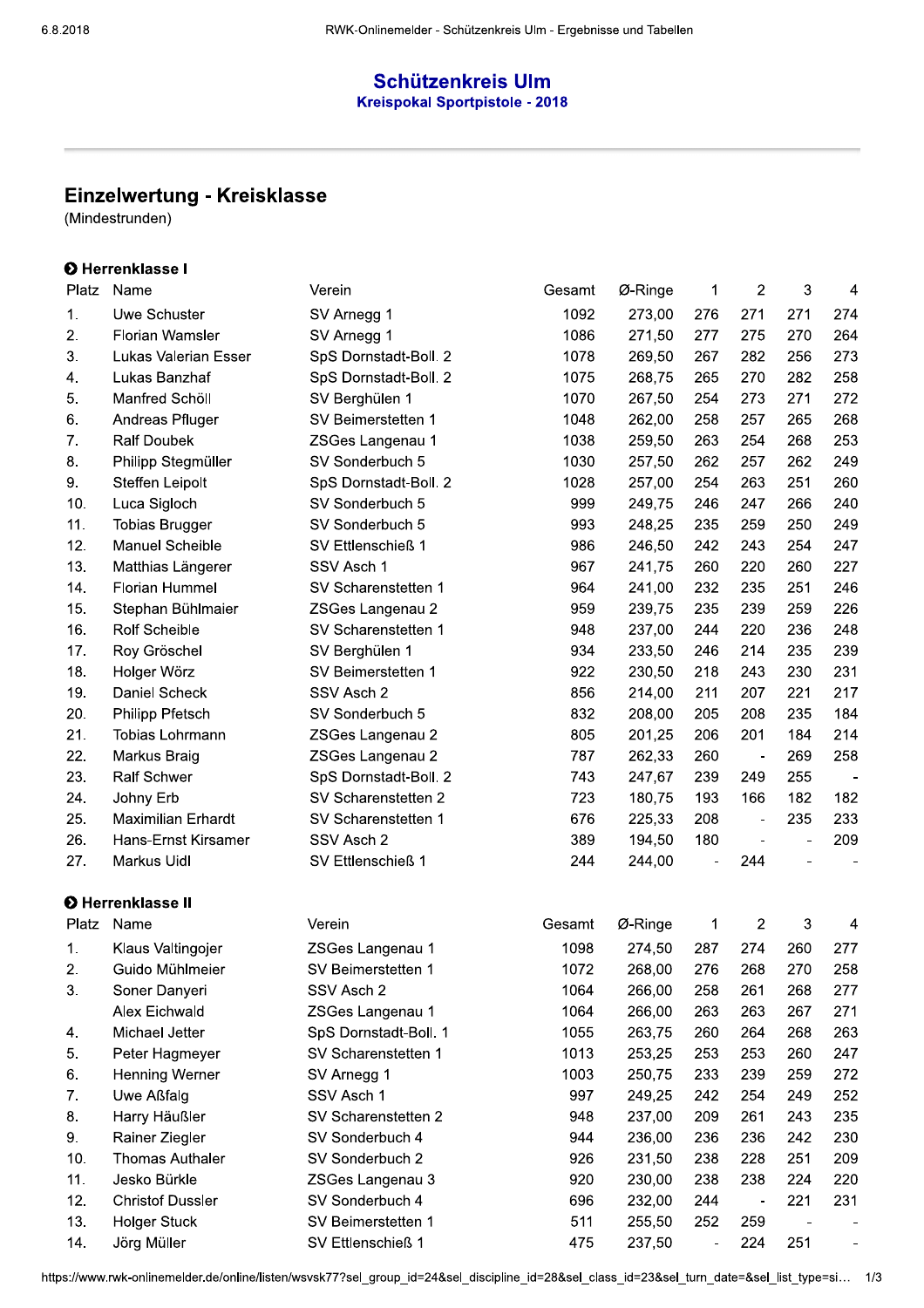#### 6.8.2018

RWK-Onlinemelder - Schützenkreis Ulm - Ergebnisse und Tabellen

|            |                               |                                      | $55.1845$ , $1.1056$ $5.111$ |            |     |                |                              |                |
|------------|-------------------------------|--------------------------------------|------------------------------|------------|-----|----------------|------------------------------|----------------|
| Platz      | Name                          | Verein                               | Gesamt                       | Ø-Ringe    | 1   | $\overline{c}$ | $\mathbf{3}$                 | 4              |
| 15.        | <b>Tobias Hunger</b>          | SSV Asch 2                           | 256                          | 256,00     | 256 |                |                              |                |
|            |                               |                                      |                              |            |     |                |                              |                |
|            | <b>O</b> Herrenklasse III     |                                      |                              |            |     |                |                              |                |
| Platz      | Name                          | Verein                               | Gesamt                       | Ø-Ringe    | 1   | $\overline{2}$ | $\mathbf{3}$                 | $\overline{4}$ |
| 1.         | Kai-Peter Schott              | ZSGes Langenau 1                     | 1074                         | 268,50     | 272 | 267            | 263                          | 272            |
| 2.         | Jörg Schneller                | SV Ettlenschieß 1                    | 1063                         | 265,75     | 270 | 254            | 276                          | 263            |
| 3.         | Wilfried Stäb                 | SV Scharenstetten 1                  | 1051                         | 262,75     | 246 | 271            | 268                          | 266            |
| 4.         | <b>Uwe Dierks</b>             | SV Sonderbuch 3                      | 1050                         | 262,50     | 263 | 258            | 269                          | 260            |
| 5.         | Hans-Jürgen Dukek             | SV Sonderbuch 3                      | 1042                         | 260,50     | 261 | 262            | 270                          | 249            |
| 6.         | <b>Tilmann Kuntzsch</b>       | ZSGes Langenau 1                     | 1034                         | 258,50     | 256 | 254            | 264                          | 260            |
| 7.         | <b>Hubert Mielke</b>          | SV Scharenstetten 2                  | 1011                         | 252,75     | 245 | 259            | 256                          | 251            |
| 8.         | <b>Fritz Keck</b>             | SV Sonderbuch 2                      | 1007                         | 251,75     | 246 | 258            | 256                          | 247            |
| 9.         | Kurt Keck                     | SV Sonderbuch 2                      | 1004                         | 251,00     | 261 | 250            | 253                          | 240            |
| 10.        | Gero Flechsler                | SSV Asch 1                           | 986                          | 246,50     | 245 | 238            | 256                          | 247            |
| 11.        | Helmut Braun                  | SV Berghülen 1                       | 985                          | 246,25     | 248 | 252            | 249                          | 236            |
| 12.        | Christian Schmid              | SV Scharenstetten 2                  | 982                          | 245,50     | 257 | 259            | 235                          | 231            |
| 13.        | Werner Schöll                 | SV Berghülen 1                       | 961                          | 240,25     | 231 | 242            | 249                          | 239            |
| 14.        | Siegfried Maier               | SV Scharenstetten 2                  | 955                          | 238,75     | 243 | 243            | 231                          | 238            |
| 15.        | Georg Weiß                    | SV Berghülen 1                       | 951                          | 237,75     | 244 | 236            | 247                          | 224            |
| 16.        | Michael Burgmayer             | SV Sonderbuch 4                      | 949                          | 237,25     | 237 | 242            | 222                          | 248            |
| 17.        | Thomas Abt                    | ZSGes Langenau 2                     | 940                          | 235,00     | 234 | 237            | 237                          | 232            |
| 18.        | Andreas Krempel               | SV Arnegg 1                          | 908                          | 227,00     | 214 | 219            | 243                          | 232            |
| 19.        | Alfred Bohnacker              | SV Sonderbuch 3                      | 907                          | 226,75     | 224 | 233            | 235                          | 215            |
| 20.        | <b>Thomas Ruppert</b>         | SpS Dornstadt-Boll. 1                | 900                          | 225,00     | 223 | 210            | 224                          | 243            |
| 21.        | <b>Klaus-Dieter Priewe</b>    | SV Sonderbuch 4                      | 854                          | 213,50     | 203 | 225            | 196                          | 230            |
| 22.        | Rolf Gröner                   | ZSGes Langenau 2                     | 800                          | 200,00     | 216 | 178            | 194                          | 212            |
| 23.        | <b>Dimitrios Bissiritsas</b>  | SSV Asch 1                           | 742                          | 247,33     | 228 | 248            | 266                          |                |
| 24.        | <b>Matthias Kneher</b>        | ZSGes Langenau 2                     | 732                          | 183,00     | 174 | 168            | 198                          | 192            |
| 25.<br>26. | Horst Urban                   | SV Ettlenschieß 1<br>SV Sonderbuch 2 | 474                          | 237,00     | 224 | 250            |                              |                |
|            | Frank Stange                  |                                      | 242                          | 242,00     | 242 |                |                              |                |
|            | <b>O</b> Herrenklasse IV      |                                      |                              |            |     |                |                              |                |
|            | Platz Name                    | Verein                               | Gesamt                       | $Ø$ -Ringe | 1   | $\overline{2}$ | 3                            | 4              |
| 1.         | Lothar Schnittger             | ZSGes Langenau 3                     | 1044                         | 261,00     | 256 | 261            | 261                          | 266            |
| 2.         | Reinhold Büter                | ZSGes Langenau 3                     | 1015                         | 253,75     | 254 | 248            | 260                          | 253            |
| 3.         | <b>Eduard Zimmermann</b>      | ZSGes Langenau 3                     | 980                          | 245,00     | 250 | 238            | 249                          | 243            |
| 4.         | Walter Keppler                | SV Arnegg 1                          | 970                          | 242,50     | 247 | 250            | 237                          | 236            |
| 5.         | Wolfgang Zorn                 | SV Arnegg 1                          | 964                          | 241,00     | 235 | 244            | 245                          | 240            |
| 6.         | Rolf Kunft                    | ZSGes Langenau 3                     | 937                          | 234,25     | 259 | 241            | 198                          | 239            |
| 7.         | <b>Wilfried Kress</b>         | SSV Asch 1                           | 934                          | 233,50     | 225 | 232            | 253                          | 224            |
| 8.         | Hans Erz                      | SV Berghülen 1                       | 909                          | 227,25     | 225 | 239            | 238                          | 207            |
| 9.         | Franco Valdini                | ZSGes Langenau 3                     | 877                          | 219,25     | 243 | 249            | 209                          | 176            |
| 10.        | Norbert Zanker                | SpS Dornstadt-Boll. 2                | 866                          | 216,50     | 206 | 221            | 214                          | 225            |
| 11.        | Claus Hagmayer                | SV Sonderbuch 3                      | 811                          | 202,75     | 181 | 189            | 223                          | 218            |
| 12.        | Wolfgang Schmid               | SV Scharenstetten 1                  | 808                          | 269,33     | 265 | 268            | $\qquad \qquad \blacksquare$ | 275            |
| 13.        | Jürgen Sigloch                | SV Sonderbuch 3                      | 738                          | 246,00     | 246 | 236            | 256                          |                |
| 14.        | Hans-Jürgen Worbs             | SSV Asch 2                           | 713                          | 237,67     | 245 | 230            |                              | 238            |
| 15.        | Carl-Heinz Würdinger          | SpS Dornstadt-Boll. 1                | 659                          | 219,67     | 231 | 226            | 202                          |                |
| 16.        | <b>Peter Mattheis</b>         | SSV Asch 1                           | 631                          | 210,33     | 208 | 233            | $\overline{a}$               | 190            |
| 17.        | Hubert Hartmannsberger        | SV Arnegg 1                          | 254                          | 254,00     |     |                |                              | 254            |
|            |                               |                                      |                              |            |     |                |                              |                |
|            | <b>O</b> Damenklasse I bis IV |                                      |                              |            |     |                |                              |                |
| Platz      | Name                          | Verein                               | Gesamt                       | Ø-Ringe    | 1   | $\overline{2}$ | $\sqrt{3}$                   | 4              |
| 1.         | Stephanie Ruppert             | SpS Dornstadt-Boll. 1                | 1096                         | 274,00     | 274 | 275            | 268                          | 279            |
| 2.         | Mandy Mühlmeier               | SV Beimerstetten 1                   | 1056                         | 264,00     | 264 | 270            | 260                          | 262            |
| 3.         | Petra Keck                    | SV Sonderbuch 2                      | 996                          | 249,00     | 246 | 253            | 258                          | 239            |

https://www.rwk-onlinemelder.de/online/listen/wsvsk77?sel\_group\_id=24&sel\_discipline\_id=28&sel\_class\_id=23&sel\_turn\_date=&sel\_list\_type=si... 2/3